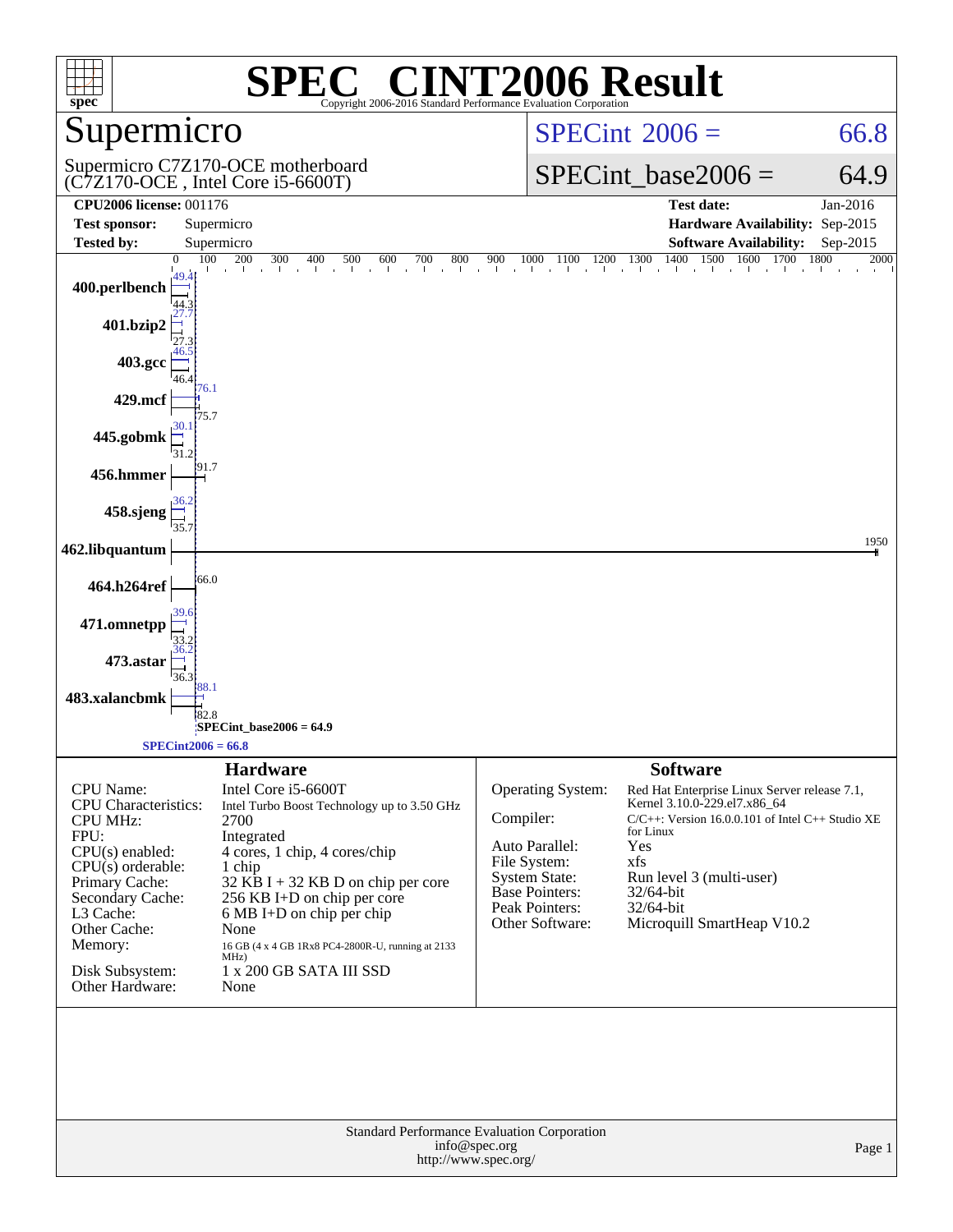

#### Supermicro

(C7Z170-OCE , Intel Core i5-6600T) Supermicro C7Z170-OCE motherboard  $SPECint2006 = 66.8$  $SPECint2006 = 66.8$ 

### SPECint base2006 =  $64.9$

**[CPU2006 license:](http://www.spec.org/auto/cpu2006/Docs/result-fields.html#CPU2006license)** 001176 **[Test date:](http://www.spec.org/auto/cpu2006/Docs/result-fields.html#Testdate)** Jan-2016 **[Test sponsor:](http://www.spec.org/auto/cpu2006/Docs/result-fields.html#Testsponsor)** Supermicro **[Hardware Availability:](http://www.spec.org/auto/cpu2006/Docs/result-fields.html#HardwareAvailability)** Sep-2015 **[Tested by:](http://www.spec.org/auto/cpu2006/Docs/result-fields.html#Testedby)** Supermicro **Supermicro [Software Availability:](http://www.spec.org/auto/cpu2006/Docs/result-fields.html#SoftwareAvailability)** Sep-2015

#### **[Results Table](http://www.spec.org/auto/cpu2006/Docs/result-fields.html#ResultsTable)**

| <b>Base</b>    |       |                |                                      |                | <b>Peak</b>                                          |                |                                      |                |                                              |                |              |
|----------------|-------|----------------|--------------------------------------|----------------|------------------------------------------------------|----------------|--------------------------------------|----------------|----------------------------------------------|----------------|--------------|
| <b>Seconds</b> | Ratio | <b>Seconds</b> | Ratio                                | <b>Seconds</b> | Ratio                                                | <b>Seconds</b> | <b>Ratio</b>                         | <b>Seconds</b> | <b>Ratio</b>                                 | <b>Seconds</b> | <b>Ratio</b> |
| 221            | 44.3  | 221            | 44.3                                 | 221            |                                                      | 198            |                                      | 198            | 49.5                                         | 198            | 49.4         |
| 353            | 27.3  | 353            |                                      | 354            | 27.2                                                 | 349            | 27.7                                 | 349            | 27.6                                         | 349            | 27.7         |
| 173            |       | 174            | 46.4                                 | 174            |                                                      | 173            |                                      | 173            | 46.5                                         | 174            | 46.4         |
| 121            | 75.1  | 120            |                                      | 120            | 75.7                                                 | 119            |                                      | 120            | 76.1                                         | 122            | 74.8         |
| 336            |       | 336            |                                      | 336            |                                                      | 349            | 30.1                                 | 349            | 30.1                                         | 349            | 30.0         |
| 102            | 91.7  | 102            |                                      | 102            |                                                      | 102            |                                      | 102            | 91.4                                         | <b>102</b>     | 91.7         |
| 339            |       | 339            |                                      | <u>339</u>     | 35.7                                                 | 335            | 36.1                                 | 335            | 36.2                                         | 335            | 36.2         |
| 10.6           | 1960  | 10.6           | 1950                                 | 10.6           | 1950                                                 | 10.6           | 1960                                 | 10.6           | 1950                                         | 10.6           | 1950         |
| 336            |       | 334            |                                      | 335            | 66.0                                                 | 336            |                                      | 334            | 66.2                                         | 335            | 66.0         |
| 188            | 33.3  | 188            | 33.2                                 | 189            | 33.1                                                 | 158            |                                      | 158            | 39.6                                         | 158            | 39.6         |
| 193            |       | <u>193</u>     | 36.3                                 | 195            | 36.1                                                 | 196            |                                      | <u>194</u>     | 36.2                                         | 193            | 36.3         |
| 83.0           | 83.1  | 83.3           |                                      | 83.5           |                                                      | 78.1           |                                      | 78.4           |                                              | 78.3           | 88.1         |
|                |       |                | 46.5<br>31.2<br>35.6<br>65.9<br>36.4 |                | 27.4<br>75.8<br>31.2<br>91.4<br>35.7<br>66.2<br>82.8 |                | 44.2<br>46.4<br>31.2<br>91.7<br>82.7 | 49.4<br>91.7   | 46.6<br>76.5<br>65.9<br>39.5<br>35.8<br>88.4 |                | 88.0         |

Results appear in the [order in which they were run.](http://www.spec.org/auto/cpu2006/Docs/result-fields.html#RunOrder) Bold underlined text [indicates a median measurement.](http://www.spec.org/auto/cpu2006/Docs/result-fields.html#Median)

#### **[Submit Notes](http://www.spec.org/auto/cpu2006/Docs/result-fields.html#SubmitNotes)**

The config file option 'submit' was used.

#### **[Operating System Notes](http://www.spec.org/auto/cpu2006/Docs/result-fields.html#OperatingSystemNotes)**

Stack size set to unlimited using "ulimit -s unlimited"

#### **[Platform Notes](http://www.spec.org/auto/cpu2006/Docs/result-fields.html#PlatformNotes)**

 As tested, the system used a Supermicro CSE-743TQ-1200B-SQ chassis. The chassis is confugured with a PWS-1K25P-PQ power supply, 1 SNK-P0051AP4 heatsink, as well as 1 FAN-0103L4 rear fan and 2 FAN-0104L4 chassis fan. Sysinfo program /usr/cpu2006/config/sysinfo.rev6914 \$Rev: 6914 \$ \$Date:: 2014-06-25 #\$ e3fbb8667b5a285932ceab81e28219e1 running on C7Z170-01 Fri Jan 8 22:48:10 2016

 This section contains SUT (System Under Test) info as seen by some common utilities. To remove or add to this section, see: <http://www.spec.org/cpu2006/Docs/config.html#sysinfo>

 From /proc/cpuinfo model name : Intel(R) Core(TM) i5-6600T CPU @ 2.70GHz 1 "physical id"s (chips) 4 "processors" cores, siblings (Caution: counting these is hw and system dependent. The following excerpts from /proc/cpuinfo might not be reliable. Use with caution.) cpu cores : 4

Continued on next page

Standard Performance Evaluation Corporation [info@spec.org](mailto:info@spec.org) <http://www.spec.org/>

Page 2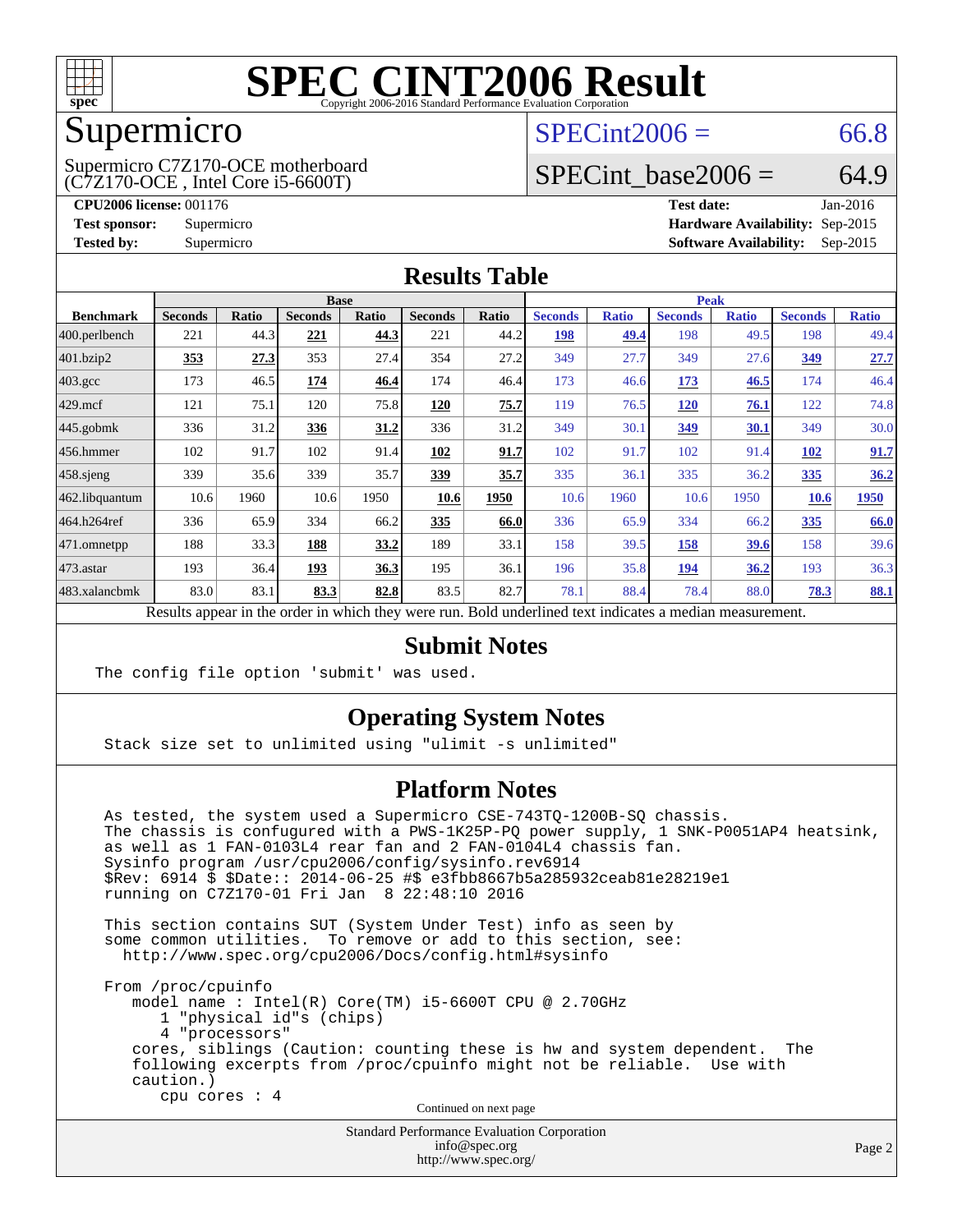

### Supermicro

 $SPECint2006 = 66.8$  $SPECint2006 = 66.8$ 

(C7Z170-OCE , Intel Core i5-6600T) Supermicro C7Z170-OCE motherboard  $SPECTnt\_base2006 = 64.9$ 

**[CPU2006 license:](http://www.spec.org/auto/cpu2006/Docs/result-fields.html#CPU2006license)** 001176 **[Test date:](http://www.spec.org/auto/cpu2006/Docs/result-fields.html#Testdate)** Jan-2016 **[Test sponsor:](http://www.spec.org/auto/cpu2006/Docs/result-fields.html#Testsponsor)** Supermicro **[Hardware Availability:](http://www.spec.org/auto/cpu2006/Docs/result-fields.html#HardwareAvailability)** Sep-2015 **[Tested by:](http://www.spec.org/auto/cpu2006/Docs/result-fields.html#Testedby)** Supermicro **[Software Availability:](http://www.spec.org/auto/cpu2006/Docs/result-fields.html#SoftwareAvailability)** Sep-2015

#### **[Platform Notes \(Continued\)](http://www.spec.org/auto/cpu2006/Docs/result-fields.html#PlatformNotes)**

 siblings : 4 physical 0: cores 0 1 2 3 cache size : 6144 KB From /proc/meminfo<br>MemTotal: 16206608 kB HugePages\_Total: 0<br>Hugepagesize: 2048 kB Hugepagesize: From /etc/\*release\* /etc/\*version\* os-release: NAME="Red Hat Enterprise Linux Server" VERSION="7.1 (Maipo)" ID="rhel" ID\_LIKE="fedora" VERSION\_ID="7.1" PRETTY\_NAME="Red Hat Enterprise Linux Server 7.1 (Maipo)" ANSI\_COLOR="0;31" CPE\_NAME="cpe:/o:redhat:enterprise\_linux:7.1:GA:server" redhat-release: Red Hat Enterprise Linux Server release 7.1 (Maipo) system-release: Red Hat Enterprise Linux Server release 7.1 (Maipo) system-release-cpe: cpe:/o:redhat:enterprise\_linux:7.1:ga:server uname -a: Linux C7Z170-01 3.10.0-229.el7.x86\_64 #1 SMP Thu Jan 29 18:37:38 EST 2015 x86\_64 x86\_64 x86\_64 GNU/Linux run-level 3 Jan 8 22:38 SPEC is set to: /usr/cpu2006 Filesystem Type Size Used Avail Use% Mounted on<br>
/dev/sda2 xfs 183G 32G 151G 18% / /dev/sda2 xfs 183G 32G 151G 18% / Additional information from dmidecode: Warning: Use caution when you interpret this section. The 'dmidecode' program reads system data which is "intended to allow hardware to be accurately determined", but the intent may not be met, as there are frequent changes to hardware, firmware, and the "DMTF SMBIOS" standard. BIOS American Megatrends Inc. 1.0 12/14/2015 Memory: 4x 0420 F4-2800C16-4GRK 4 GB 1 rank 2133 MHz (End of data from sysinfo program) **[General Notes](http://www.spec.org/auto/cpu2006/Docs/result-fields.html#GeneralNotes)**

Environment variables set by runspec before the start of the run: KMP\_AFFINITY = "granularity=fine,scatter" LD\_LIBRARY\_PATH = "/usr/cpu2006/libs/32:/usr/cpu2006/libs/64:/usr/cpu2006/sh" OMP\_NUM\_THREADS = "4"

Continued on next page

Standard Performance Evaluation Corporation [info@spec.org](mailto:info@spec.org) <http://www.spec.org/>

Page 3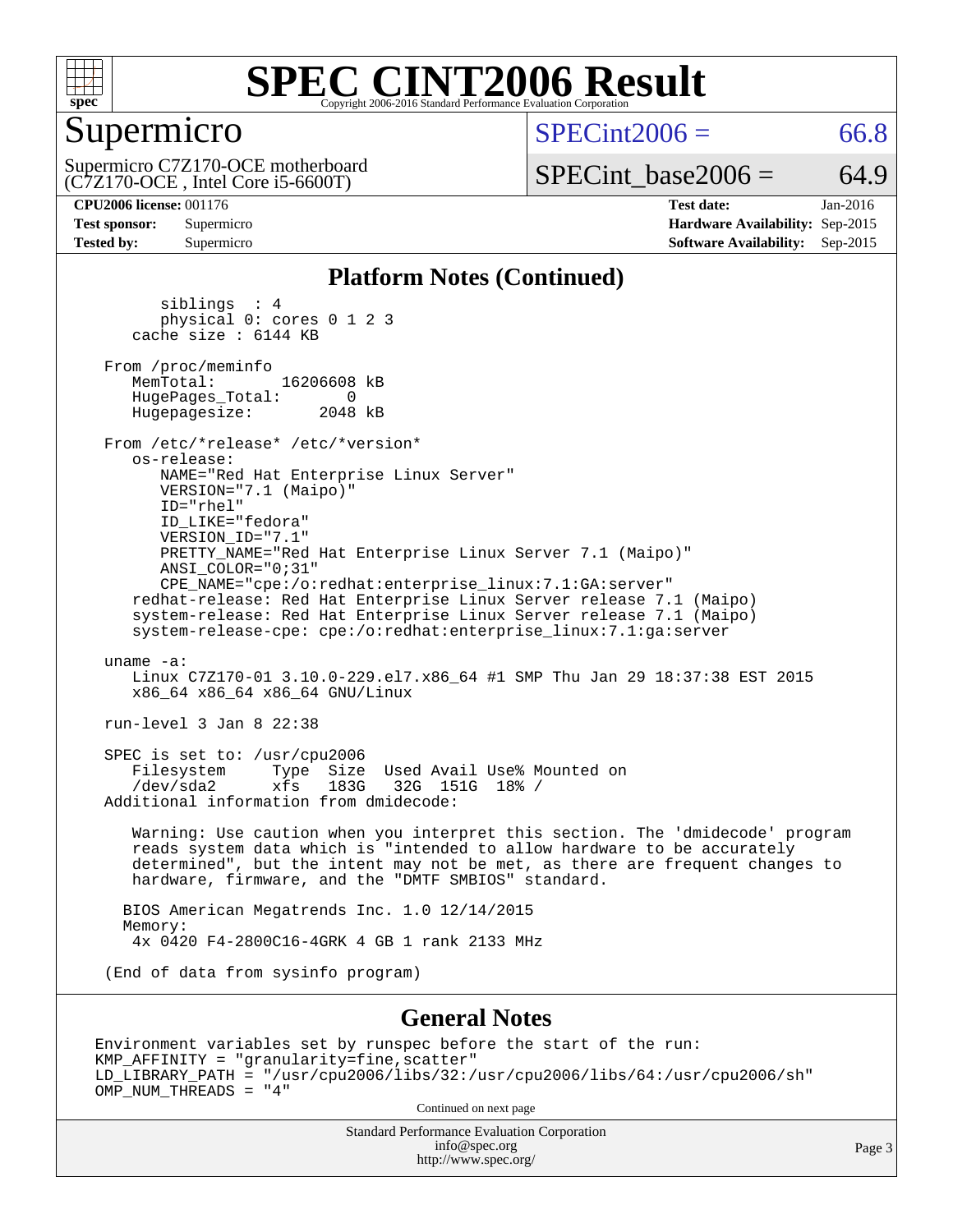

### Supermicro

 $SPECint2006 = 66.8$  $SPECint2006 = 66.8$ 

(C7Z170-OCE , Intel Core i5-6600T) Supermicro C7Z170-OCE motherboard SPECint base2006 =  $64.9$ 

**[CPU2006 license:](http://www.spec.org/auto/cpu2006/Docs/result-fields.html#CPU2006license)** 001176 **[Test date:](http://www.spec.org/auto/cpu2006/Docs/result-fields.html#Testdate)** Jan-2016 **[Test sponsor:](http://www.spec.org/auto/cpu2006/Docs/result-fields.html#Testsponsor)** Supermicro **[Hardware Availability:](http://www.spec.org/auto/cpu2006/Docs/result-fields.html#HardwareAvailability)** Sep-2015 **[Tested by:](http://www.spec.org/auto/cpu2006/Docs/result-fields.html#Testedby)** Supermicro **Supermicro [Software Availability:](http://www.spec.org/auto/cpu2006/Docs/result-fields.html#SoftwareAvailability)** Sep-2015

#### **[General Notes \(Continued\)](http://www.spec.org/auto/cpu2006/Docs/result-fields.html#GeneralNotes)**

 Binaries compiled on a system with 1x Intel Core i5-4670K CPU + 32GB memory using RedHat EL 7.1 Transparent Huge Pages enabled with: echo always > /sys/kernel/mm/transparent\_hugepage/enabled

#### **[Base Compiler Invocation](http://www.spec.org/auto/cpu2006/Docs/result-fields.html#BaseCompilerInvocation)**

[C benchmarks](http://www.spec.org/auto/cpu2006/Docs/result-fields.html#Cbenchmarks):<br> $\frac{1}{2}$ cc  $-m64$ 

[C++ benchmarks:](http://www.spec.org/auto/cpu2006/Docs/result-fields.html#CXXbenchmarks) [icpc -m64](http://www.spec.org/cpu2006/results/res2016q1/cpu2006-20160111-38640.flags.html#user_CXXbase_intel_icpc_64bit_fc66a5337ce925472a5c54ad6a0de310)

#### **[Base Portability Flags](http://www.spec.org/auto/cpu2006/Docs/result-fields.html#BasePortabilityFlags)**

 400.perlbench: [-DSPEC\\_CPU\\_LP64](http://www.spec.org/cpu2006/results/res2016q1/cpu2006-20160111-38640.flags.html#b400.perlbench_basePORTABILITY_DSPEC_CPU_LP64) [-DSPEC\\_CPU\\_LINUX\\_X64](http://www.spec.org/cpu2006/results/res2016q1/cpu2006-20160111-38640.flags.html#b400.perlbench_baseCPORTABILITY_DSPEC_CPU_LINUX_X64) 401.bzip2: [-DSPEC\\_CPU\\_LP64](http://www.spec.org/cpu2006/results/res2016q1/cpu2006-20160111-38640.flags.html#suite_basePORTABILITY401_bzip2_DSPEC_CPU_LP64) 403.gcc: [-DSPEC\\_CPU\\_LP64](http://www.spec.org/cpu2006/results/res2016q1/cpu2006-20160111-38640.flags.html#suite_basePORTABILITY403_gcc_DSPEC_CPU_LP64) 429.mcf: [-DSPEC\\_CPU\\_LP64](http://www.spec.org/cpu2006/results/res2016q1/cpu2006-20160111-38640.flags.html#suite_basePORTABILITY429_mcf_DSPEC_CPU_LP64) 445.gobmk: [-DSPEC\\_CPU\\_LP64](http://www.spec.org/cpu2006/results/res2016q1/cpu2006-20160111-38640.flags.html#suite_basePORTABILITY445_gobmk_DSPEC_CPU_LP64) 456.hmmer: [-DSPEC\\_CPU\\_LP64](http://www.spec.org/cpu2006/results/res2016q1/cpu2006-20160111-38640.flags.html#suite_basePORTABILITY456_hmmer_DSPEC_CPU_LP64) 458.sjeng: [-DSPEC\\_CPU\\_LP64](http://www.spec.org/cpu2006/results/res2016q1/cpu2006-20160111-38640.flags.html#suite_basePORTABILITY458_sjeng_DSPEC_CPU_LP64) 462.libquantum: [-DSPEC\\_CPU\\_LP64](http://www.spec.org/cpu2006/results/res2016q1/cpu2006-20160111-38640.flags.html#suite_basePORTABILITY462_libquantum_DSPEC_CPU_LP64) [-DSPEC\\_CPU\\_LINUX](http://www.spec.org/cpu2006/results/res2016q1/cpu2006-20160111-38640.flags.html#b462.libquantum_baseCPORTABILITY_DSPEC_CPU_LINUX) 464.h264ref: [-DSPEC\\_CPU\\_LP64](http://www.spec.org/cpu2006/results/res2016q1/cpu2006-20160111-38640.flags.html#suite_basePORTABILITY464_h264ref_DSPEC_CPU_LP64) 471.omnetpp: [-DSPEC\\_CPU\\_LP64](http://www.spec.org/cpu2006/results/res2016q1/cpu2006-20160111-38640.flags.html#suite_basePORTABILITY471_omnetpp_DSPEC_CPU_LP64) 473.astar: [-DSPEC\\_CPU\\_LP64](http://www.spec.org/cpu2006/results/res2016q1/cpu2006-20160111-38640.flags.html#suite_basePORTABILITY473_astar_DSPEC_CPU_LP64) 483.xalancbmk: [-DSPEC\\_CPU\\_LP64](http://www.spec.org/cpu2006/results/res2016q1/cpu2006-20160111-38640.flags.html#suite_basePORTABILITY483_xalancbmk_DSPEC_CPU_LP64) [-DSPEC\\_CPU\\_LINUX](http://www.spec.org/cpu2006/results/res2016q1/cpu2006-20160111-38640.flags.html#b483.xalancbmk_baseCXXPORTABILITY_DSPEC_CPU_LINUX)

### **[Base Optimization Flags](http://www.spec.org/auto/cpu2006/Docs/result-fields.html#BaseOptimizationFlags)**

[C benchmarks](http://www.spec.org/auto/cpu2006/Docs/result-fields.html#Cbenchmarks):

[-xCORE-AVX2](http://www.spec.org/cpu2006/results/res2016q1/cpu2006-20160111-38640.flags.html#user_CCbase_f-xAVX2_5f5fc0cbe2c9f62c816d3e45806c70d7) [-ipo](http://www.spec.org/cpu2006/results/res2016q1/cpu2006-20160111-38640.flags.html#user_CCbase_f-ipo) [-O3](http://www.spec.org/cpu2006/results/res2016q1/cpu2006-20160111-38640.flags.html#user_CCbase_f-O3) [-no-prec-div](http://www.spec.org/cpu2006/results/res2016q1/cpu2006-20160111-38640.flags.html#user_CCbase_f-no-prec-div) [-parallel](http://www.spec.org/cpu2006/results/res2016q1/cpu2006-20160111-38640.flags.html#user_CCbase_f-parallel) [-opt-prefetch](http://www.spec.org/cpu2006/results/res2016q1/cpu2006-20160111-38640.flags.html#user_CCbase_f-opt-prefetch) [-auto-p32](http://www.spec.org/cpu2006/results/res2016q1/cpu2006-20160111-38640.flags.html#user_CCbase_f-auto-p32)

[C++ benchmarks:](http://www.spec.org/auto/cpu2006/Docs/result-fields.html#CXXbenchmarks)

[-xCORE-AVX2](http://www.spec.org/cpu2006/results/res2016q1/cpu2006-20160111-38640.flags.html#user_CXXbase_f-xAVX2_5f5fc0cbe2c9f62c816d3e45806c70d7) [-ipo](http://www.spec.org/cpu2006/results/res2016q1/cpu2006-20160111-38640.flags.html#user_CXXbase_f-ipo) [-O3](http://www.spec.org/cpu2006/results/res2016q1/cpu2006-20160111-38640.flags.html#user_CXXbase_f-O3) [-no-prec-div](http://www.spec.org/cpu2006/results/res2016q1/cpu2006-20160111-38640.flags.html#user_CXXbase_f-no-prec-div) [-opt-prefetch](http://www.spec.org/cpu2006/results/res2016q1/cpu2006-20160111-38640.flags.html#user_CXXbase_f-opt-prefetch) [-auto-p32](http://www.spec.org/cpu2006/results/res2016q1/cpu2006-20160111-38640.flags.html#user_CXXbase_f-auto-p32) [-Wl,-z,muldefs](http://www.spec.org/cpu2006/results/res2016q1/cpu2006-20160111-38640.flags.html#user_CXXbase_link_force_multiple1_74079c344b956b9658436fd1b6dd3a8a) [-L/sh -lsmartheap64](http://www.spec.org/cpu2006/results/res2016q1/cpu2006-20160111-38640.flags.html#user_CXXbase_SmartHeap64_ed4ef857ce90951921efb0d91eb88472)

## **[Base Other Flags](http://www.spec.org/auto/cpu2006/Docs/result-fields.html#BaseOtherFlags)**

[C benchmarks](http://www.spec.org/auto/cpu2006/Docs/result-fields.html#Cbenchmarks):

403.gcc: [-Dalloca=\\_alloca](http://www.spec.org/cpu2006/results/res2016q1/cpu2006-20160111-38640.flags.html#b403.gcc_baseEXTRA_CFLAGS_Dalloca_be3056838c12de2578596ca5467af7f3)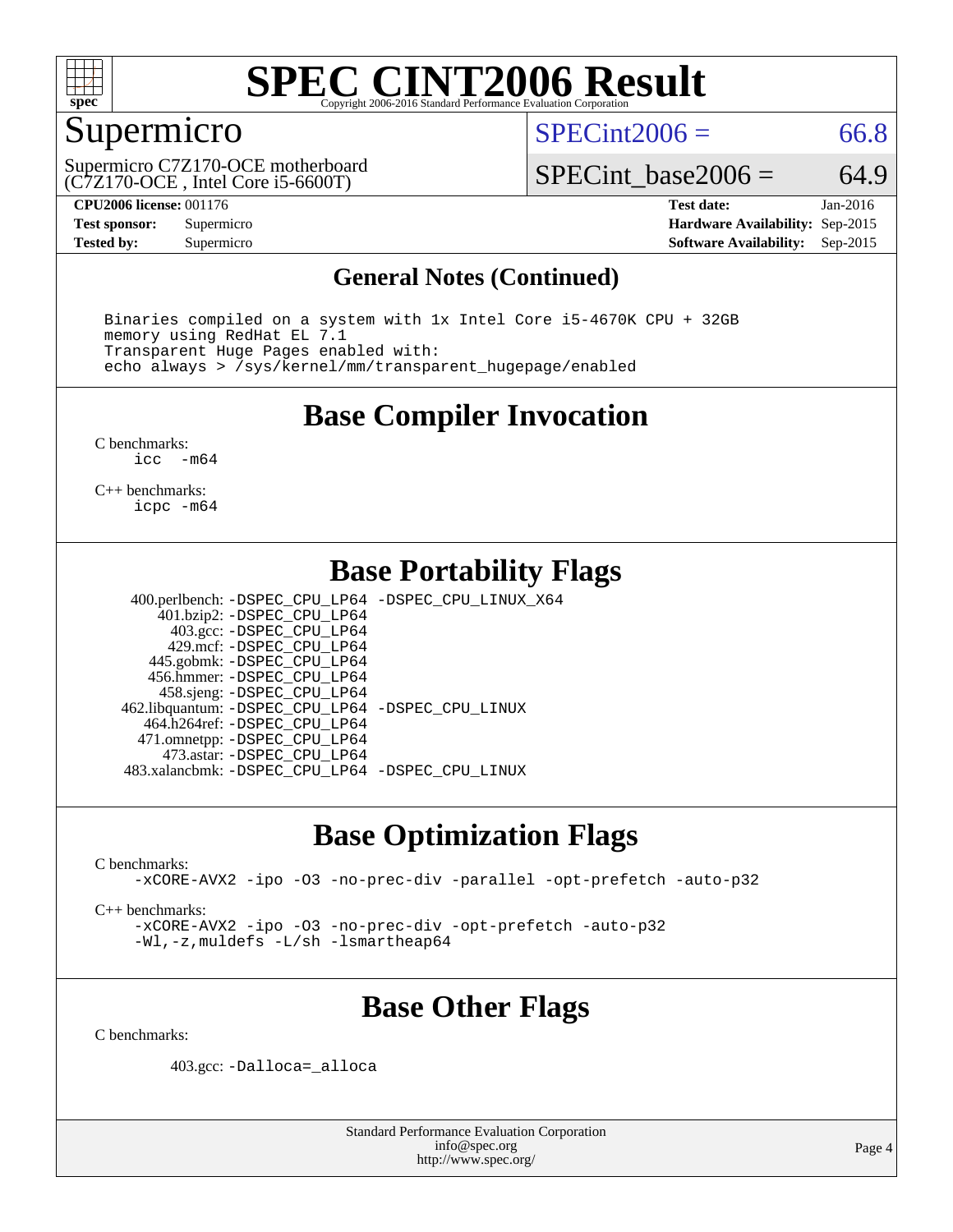

#### Supermicro

 $SPECint2006 = 66.8$  $SPECint2006 = 66.8$ 

(C7Z170-OCE , Intel Core i5-6600T) Supermicro C7Z170-OCE motherboard SPECint base2006 =  $64.9$ 

**[CPU2006 license:](http://www.spec.org/auto/cpu2006/Docs/result-fields.html#CPU2006license)** 001176 **[Test date:](http://www.spec.org/auto/cpu2006/Docs/result-fields.html#Testdate)** Jan-2016 **[Test sponsor:](http://www.spec.org/auto/cpu2006/Docs/result-fields.html#Testsponsor)** Supermicro **[Hardware Availability:](http://www.spec.org/auto/cpu2006/Docs/result-fields.html#HardwareAvailability)** Sep-2015 **[Tested by:](http://www.spec.org/auto/cpu2006/Docs/result-fields.html#Testedby)** Supermicro **Supermicro [Software Availability:](http://www.spec.org/auto/cpu2006/Docs/result-fields.html#SoftwareAvailability)** Sep-2015

## **[Peak Compiler Invocation](http://www.spec.org/auto/cpu2006/Docs/result-fields.html#PeakCompilerInvocation)**

[C benchmarks \(except as noted below\)](http://www.spec.org/auto/cpu2006/Docs/result-fields.html#Cbenchmarksexceptasnotedbelow): icc  $-m64$ 

400.perlbench: [icc -m32 -L/opt/intel/compilers\\_and\\_libraries\\_2016/linux/compiler/lib/ia32\\_lin](http://www.spec.org/cpu2006/results/res2016q1/cpu2006-20160111-38640.flags.html#user_peakCCLD400_perlbench_intel_icc_e10256ba5924b668798078a321b0cb3f)

445.gobmk: [icc -m32 -L/opt/intel/compilers\\_and\\_libraries\\_2016/linux/compiler/lib/ia32\\_lin](http://www.spec.org/cpu2006/results/res2016q1/cpu2006-20160111-38640.flags.html#user_peakCCLD445_gobmk_intel_icc_e10256ba5924b668798078a321b0cb3f)

[C++ benchmarks \(except as noted below\):](http://www.spec.org/auto/cpu2006/Docs/result-fields.html#CXXbenchmarksexceptasnotedbelow)

[icpc -m32 -L/opt/intel/compilers\\_and\\_libraries\\_2016/linux/compiler/lib/ia32\\_lin](http://www.spec.org/cpu2006/results/res2016q1/cpu2006-20160111-38640.flags.html#user_CXXpeak_intel_icpc_b4f50a394bdb4597aa5879c16bc3f5c5)

473.astar: [icpc -m64](http://www.spec.org/cpu2006/results/res2016q1/cpu2006-20160111-38640.flags.html#user_peakCXXLD473_astar_intel_icpc_64bit_fc66a5337ce925472a5c54ad6a0de310)

### **[Peak Portability Flags](http://www.spec.org/auto/cpu2006/Docs/result-fields.html#PeakPortabilityFlags)**

 400.perlbench: [-D\\_FILE\\_OFFSET\\_BITS=64](http://www.spec.org/cpu2006/results/res2016q1/cpu2006-20160111-38640.flags.html#user_peakPORTABILITY400_perlbench_file_offset_bits_64_438cf9856305ebd76870a2c6dc2689ab) [-DSPEC\\_CPU\\_LINUX\\_IA32](http://www.spec.org/cpu2006/results/res2016q1/cpu2006-20160111-38640.flags.html#b400.perlbench_peakCPORTABILITY_DSPEC_CPU_LINUX_IA32) 401.bzip2: [-DSPEC\\_CPU\\_LP64](http://www.spec.org/cpu2006/results/res2016q1/cpu2006-20160111-38640.flags.html#suite_peakPORTABILITY401_bzip2_DSPEC_CPU_LP64) 403.gcc: [-DSPEC\\_CPU\\_LP64](http://www.spec.org/cpu2006/results/res2016q1/cpu2006-20160111-38640.flags.html#suite_peakPORTABILITY403_gcc_DSPEC_CPU_LP64) 429.mcf: [-DSPEC\\_CPU\\_LP64](http://www.spec.org/cpu2006/results/res2016q1/cpu2006-20160111-38640.flags.html#suite_peakPORTABILITY429_mcf_DSPEC_CPU_LP64) 445.gobmk: [-D\\_FILE\\_OFFSET\\_BITS=64](http://www.spec.org/cpu2006/results/res2016q1/cpu2006-20160111-38640.flags.html#user_peakPORTABILITY445_gobmk_file_offset_bits_64_438cf9856305ebd76870a2c6dc2689ab) 456.hmmer: [-DSPEC\\_CPU\\_LP64](http://www.spec.org/cpu2006/results/res2016q1/cpu2006-20160111-38640.flags.html#suite_peakPORTABILITY456_hmmer_DSPEC_CPU_LP64) 458.sjeng: [-DSPEC\\_CPU\\_LP64](http://www.spec.org/cpu2006/results/res2016q1/cpu2006-20160111-38640.flags.html#suite_peakPORTABILITY458_sjeng_DSPEC_CPU_LP64) 462.libquantum: [-DSPEC\\_CPU\\_LP64](http://www.spec.org/cpu2006/results/res2016q1/cpu2006-20160111-38640.flags.html#suite_peakPORTABILITY462_libquantum_DSPEC_CPU_LP64) [-DSPEC\\_CPU\\_LINUX](http://www.spec.org/cpu2006/results/res2016q1/cpu2006-20160111-38640.flags.html#b462.libquantum_peakCPORTABILITY_DSPEC_CPU_LINUX) 464.h264ref: [-DSPEC\\_CPU\\_LP64](http://www.spec.org/cpu2006/results/res2016q1/cpu2006-20160111-38640.flags.html#suite_peakPORTABILITY464_h264ref_DSPEC_CPU_LP64) 471.omnetpp: [-D\\_FILE\\_OFFSET\\_BITS=64](http://www.spec.org/cpu2006/results/res2016q1/cpu2006-20160111-38640.flags.html#user_peakPORTABILITY471_omnetpp_file_offset_bits_64_438cf9856305ebd76870a2c6dc2689ab) 473.astar: [-DSPEC\\_CPU\\_LP64](http://www.spec.org/cpu2006/results/res2016q1/cpu2006-20160111-38640.flags.html#suite_peakPORTABILITY473_astar_DSPEC_CPU_LP64) 483.xalancbmk: [-D\\_FILE\\_OFFSET\\_BITS=64](http://www.spec.org/cpu2006/results/res2016q1/cpu2006-20160111-38640.flags.html#user_peakPORTABILITY483_xalancbmk_file_offset_bits_64_438cf9856305ebd76870a2c6dc2689ab) [-DSPEC\\_CPU\\_LINUX](http://www.spec.org/cpu2006/results/res2016q1/cpu2006-20160111-38640.flags.html#b483.xalancbmk_peakCXXPORTABILITY_DSPEC_CPU_LINUX)

## **[Peak Optimization Flags](http://www.spec.org/auto/cpu2006/Docs/result-fields.html#PeakOptimizationFlags)**

[C benchmarks](http://www.spec.org/auto/cpu2006/Docs/result-fields.html#Cbenchmarks):

```
 400.perlbench: -xCORE-AVX2(pass 2) -prof-gen:threadsafe(pass 1)
             -i\text{po}(pass 2) -\overline{0}3(pass 2)-no-prec-div(pass 2)
             -par-num-threads=1(pass 1) -prof-use(pass 2) -opt-prefetch
             -ansi-alias
```
 401.bzip2: [-xCORE-AVX2](http://www.spec.org/cpu2006/results/res2016q1/cpu2006-20160111-38640.flags.html#user_peakPASS2_CFLAGSPASS2_LDCFLAGS401_bzip2_f-xAVX2_5f5fc0cbe2c9f62c816d3e45806c70d7)(pass 2) [-prof-gen:threadsafe](http://www.spec.org/cpu2006/results/res2016q1/cpu2006-20160111-38640.flags.html#user_peakPASS1_CFLAGSPASS1_LDCFLAGS401_bzip2_prof_gen_21a26eb79f378b550acd7bec9fe4467a)(pass 1)  $-i\text{po}(pass 2) -03(pass 2) -no-prec-div$  $-i\text{po}(pass 2) -03(pass 2) -no-prec-div$ [-par-num-threads=1](http://www.spec.org/cpu2006/results/res2016q1/cpu2006-20160111-38640.flags.html#user_peakPASS1_CFLAGSPASS1_LDCFLAGS401_bzip2_par_num_threads_786a6ff141b4e9e90432e998842df6c2)(pass 1) [-prof-use](http://www.spec.org/cpu2006/results/res2016q1/cpu2006-20160111-38640.flags.html#user_peakPASS2_CFLAGSPASS2_LDCFLAGS401_bzip2_prof_use_bccf7792157ff70d64e32fe3e1250b55)(pass 2) [-auto-ilp32](http://www.spec.org/cpu2006/results/res2016q1/cpu2006-20160111-38640.flags.html#user_peakCOPTIMIZE401_bzip2_f-auto-ilp32) [-opt-prefetch](http://www.spec.org/cpu2006/results/res2016q1/cpu2006-20160111-38640.flags.html#user_peakCOPTIMIZE401_bzip2_f-opt-prefetch) [-ansi-alias](http://www.spec.org/cpu2006/results/res2016q1/cpu2006-20160111-38640.flags.html#user_peakCOPTIMIZE401_bzip2_f-ansi-alias)

 403.gcc: [-xCORE-AVX2](http://www.spec.org/cpu2006/results/res2016q1/cpu2006-20160111-38640.flags.html#user_peakCOPTIMIZE403_gcc_f-xAVX2_5f5fc0cbe2c9f62c816d3e45806c70d7) [-ipo](http://www.spec.org/cpu2006/results/res2016q1/cpu2006-20160111-38640.flags.html#user_peakCOPTIMIZE403_gcc_f-ipo) [-O3](http://www.spec.org/cpu2006/results/res2016q1/cpu2006-20160111-38640.flags.html#user_peakCOPTIMIZE403_gcc_f-O3) [-no-prec-div](http://www.spec.org/cpu2006/results/res2016q1/cpu2006-20160111-38640.flags.html#user_peakCOPTIMIZE403_gcc_f-no-prec-div) [-inline-calloc](http://www.spec.org/cpu2006/results/res2016q1/cpu2006-20160111-38640.flags.html#user_peakCOPTIMIZE403_gcc_f-inline-calloc) [-opt-malloc-options=3](http://www.spec.org/cpu2006/results/res2016q1/cpu2006-20160111-38640.flags.html#user_peakCOPTIMIZE403_gcc_f-opt-malloc-options_13ab9b803cf986b4ee62f0a5998c2238) [-auto-ilp32](http://www.spec.org/cpu2006/results/res2016q1/cpu2006-20160111-38640.flags.html#user_peakCOPTIMIZE403_gcc_f-auto-ilp32)

 429.mcf: [-xCORE-AVX2](http://www.spec.org/cpu2006/results/res2016q1/cpu2006-20160111-38640.flags.html#user_peakCOPTIMIZE429_mcf_f-xAVX2_5f5fc0cbe2c9f62c816d3e45806c70d7) [-ipo](http://www.spec.org/cpu2006/results/res2016q1/cpu2006-20160111-38640.flags.html#user_peakCOPTIMIZE429_mcf_f-ipo) [-O3](http://www.spec.org/cpu2006/results/res2016q1/cpu2006-20160111-38640.flags.html#user_peakCOPTIMIZE429_mcf_f-O3) [-no-prec-div](http://www.spec.org/cpu2006/results/res2016q1/cpu2006-20160111-38640.flags.html#user_peakCOPTIMIZE429_mcf_f-no-prec-div) [-parallel](http://www.spec.org/cpu2006/results/res2016q1/cpu2006-20160111-38640.flags.html#user_peakCOPTIMIZE429_mcf_f-parallel) [-opt-prefetch](http://www.spec.org/cpu2006/results/res2016q1/cpu2006-20160111-38640.flags.html#user_peakCOPTIMIZE429_mcf_f-opt-prefetch) [-auto-p32](http://www.spec.org/cpu2006/results/res2016q1/cpu2006-20160111-38640.flags.html#user_peakCOPTIMIZE429_mcf_f-auto-p32)

Continued on next page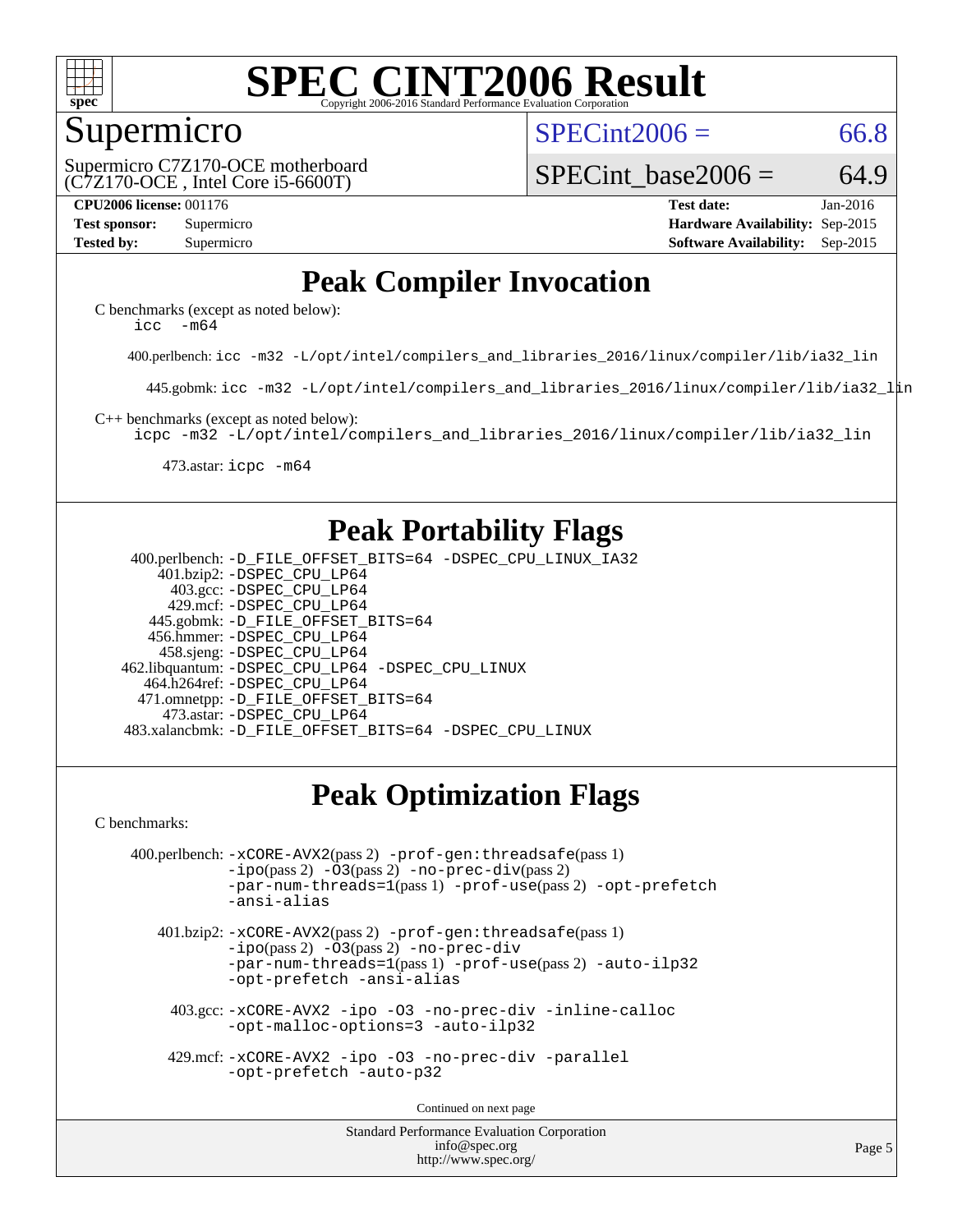

## Supermicro

 $SPECint2006 = 66.8$  $SPECint2006 = 66.8$ 

(C7Z170-OCE , Intel Core i5-6600T) Supermicro C7Z170-OCE motherboard

SPECint base2006 =  $64.9$ 

| <b>Test sponsor:</b> | Supermicro |
|----------------------|------------|
| <b>Tested by:</b>    | Supermicro |

**[CPU2006 license:](http://www.spec.org/auto/cpu2006/Docs/result-fields.html#CPU2006license)** 001176 **[Test date:](http://www.spec.org/auto/cpu2006/Docs/result-fields.html#Testdate)** Jan-2016 **[Hardware Availability:](http://www.spec.org/auto/cpu2006/Docs/result-fields.html#HardwareAvailability)** Sep-2015 **[Software Availability:](http://www.spec.org/auto/cpu2006/Docs/result-fields.html#SoftwareAvailability)** Sep-2015

## **[Peak Optimization Flags \(Continued\)](http://www.spec.org/auto/cpu2006/Docs/result-fields.html#PeakOptimizationFlags)**

 445.gobmk: [-xCORE-AVX2](http://www.spec.org/cpu2006/results/res2016q1/cpu2006-20160111-38640.flags.html#user_peakPASS2_CFLAGSPASS2_LDCFLAGS445_gobmk_f-xAVX2_5f5fc0cbe2c9f62c816d3e45806c70d7)(pass 2) [-prof-gen:threadsafe](http://www.spec.org/cpu2006/results/res2016q1/cpu2006-20160111-38640.flags.html#user_peakPASS1_CFLAGSPASS1_LDCFLAGS445_gobmk_prof_gen_21a26eb79f378b550acd7bec9fe4467a)(pass 1) [-prof-use](http://www.spec.org/cpu2006/results/res2016q1/cpu2006-20160111-38640.flags.html#user_peakPASS2_CFLAGSPASS2_LDCFLAGS445_gobmk_prof_use_bccf7792157ff70d64e32fe3e1250b55)(pass 2) [-par-num-threads=1](http://www.spec.org/cpu2006/results/res2016q1/cpu2006-20160111-38640.flags.html#user_peakPASS1_CFLAGSPASS1_LDCFLAGS445_gobmk_par_num_threads_786a6ff141b4e9e90432e998842df6c2)(pass 1) [-ansi-alias](http://www.spec.org/cpu2006/results/res2016q1/cpu2006-20160111-38640.flags.html#user_peakCOPTIMIZE445_gobmk_f-ansi-alias)

456.hmmer: basepeak = yes

 458.sjeng: [-xCORE-AVX2](http://www.spec.org/cpu2006/results/res2016q1/cpu2006-20160111-38640.flags.html#user_peakPASS2_CFLAGSPASS2_LDCFLAGS458_sjeng_f-xAVX2_5f5fc0cbe2c9f62c816d3e45806c70d7)(pass 2) [-prof-gen:threadsafe](http://www.spec.org/cpu2006/results/res2016q1/cpu2006-20160111-38640.flags.html#user_peakPASS1_CFLAGSPASS1_LDCFLAGS458_sjeng_prof_gen_21a26eb79f378b550acd7bec9fe4467a)(pass 1)  $-ipo(pass 2) -\overline{03(pass 2)}$  $-ipo(pass 2) -\overline{03(pass 2)}$  [-no-prec-div](http://www.spec.org/cpu2006/results/res2016q1/cpu2006-20160111-38640.flags.html#user_peakPASS2_CFLAGSPASS2_LDCFLAGS458_sjeng_f-no-prec-div)(pass 2) [-par-num-threads=1](http://www.spec.org/cpu2006/results/res2016q1/cpu2006-20160111-38640.flags.html#user_peakPASS1_CFLAGSPASS1_LDCFLAGS458_sjeng_par_num_threads_786a6ff141b4e9e90432e998842df6c2)(pass 1) [-prof-use](http://www.spec.org/cpu2006/results/res2016q1/cpu2006-20160111-38640.flags.html#user_peakPASS2_CFLAGSPASS2_LDCFLAGS458_sjeng_prof_use_bccf7792157ff70d64e32fe3e1250b55)(pass 2) [-unroll4](http://www.spec.org/cpu2006/results/res2016q1/cpu2006-20160111-38640.flags.html#user_peakCOPTIMIZE458_sjeng_f-unroll_4e5e4ed65b7fd20bdcd365bec371b81f)

 $462$ .libquantum: basepeak = yes

 $464.h264$ ref: basepeak = yes

[C++ benchmarks:](http://www.spec.org/auto/cpu2006/Docs/result-fields.html#CXXbenchmarks)

```
 471.omnetpp: -xCORE-AVX2(pass 2) -prof-gen:threadsafe(pass 1)
          -i\text{po}(pass 2) -03(pass 2) -no-prec-div(pass 2)-par-num-threads=1(pass 1) -prof-use(pass 2)
          -opt-ra-region-strategy=block -ansi-alias
          -Wl,-z,muldefs -L/sh -lsmartheap
```
 473.astar: [-xCORE-AVX2](http://www.spec.org/cpu2006/results/res2016q1/cpu2006-20160111-38640.flags.html#user_peakCXXOPTIMIZE473_astar_f-xAVX2_5f5fc0cbe2c9f62c816d3e45806c70d7) [-ipo](http://www.spec.org/cpu2006/results/res2016q1/cpu2006-20160111-38640.flags.html#user_peakCXXOPTIMIZE473_astar_f-ipo) [-O3](http://www.spec.org/cpu2006/results/res2016q1/cpu2006-20160111-38640.flags.html#user_peakCXXOPTIMIZE473_astar_f-O3) [-no-prec-div](http://www.spec.org/cpu2006/results/res2016q1/cpu2006-20160111-38640.flags.html#user_peakCXXOPTIMIZE473_astar_f-no-prec-div) [-opt-prefetch](http://www.spec.org/cpu2006/results/res2016q1/cpu2006-20160111-38640.flags.html#user_peakCXXOPTIMIZE473_astar_f-opt-prefetch) [-auto-p32](http://www.spec.org/cpu2006/results/res2016q1/cpu2006-20160111-38640.flags.html#user_peakCXXOPTIMIZE473_astar_f-auto-p32) [-Wl,-z,muldefs](http://www.spec.org/cpu2006/results/res2016q1/cpu2006-20160111-38640.flags.html#user_peakEXTRA_LDFLAGS473_astar_link_force_multiple1_74079c344b956b9658436fd1b6dd3a8a) [-L/sh -lsmartheap64](http://www.spec.org/cpu2006/results/res2016q1/cpu2006-20160111-38640.flags.html#user_peakEXTRA_LIBS473_astar_SmartHeap64_ed4ef857ce90951921efb0d91eb88472)

 483.xalancbmk: [-xCORE-AVX2](http://www.spec.org/cpu2006/results/res2016q1/cpu2006-20160111-38640.flags.html#user_peakCXXOPTIMIZE483_xalancbmk_f-xAVX2_5f5fc0cbe2c9f62c816d3e45806c70d7) [-ipo](http://www.spec.org/cpu2006/results/res2016q1/cpu2006-20160111-38640.flags.html#user_peakCXXOPTIMIZE483_xalancbmk_f-ipo) [-O3](http://www.spec.org/cpu2006/results/res2016q1/cpu2006-20160111-38640.flags.html#user_peakCXXOPTIMIZE483_xalancbmk_f-O3) [-no-prec-div](http://www.spec.org/cpu2006/results/res2016q1/cpu2006-20160111-38640.flags.html#user_peakCXXOPTIMIZE483_xalancbmk_f-no-prec-div) [-opt-prefetch](http://www.spec.org/cpu2006/results/res2016q1/cpu2006-20160111-38640.flags.html#user_peakCXXOPTIMIZE483_xalancbmk_f-opt-prefetch) [-ansi-alias](http://www.spec.org/cpu2006/results/res2016q1/cpu2006-20160111-38640.flags.html#user_peakCXXOPTIMIZE483_xalancbmk_f-ansi-alias) [-Wl,-z,muldefs](http://www.spec.org/cpu2006/results/res2016q1/cpu2006-20160111-38640.flags.html#user_peakEXTRA_LDFLAGS483_xalancbmk_link_force_multiple1_74079c344b956b9658436fd1b6dd3a8a) [-L/sh -lsmartheap](http://www.spec.org/cpu2006/results/res2016q1/cpu2006-20160111-38640.flags.html#user_peakEXTRA_LIBS483_xalancbmk_SmartHeap_32f6c82aa1ed9c52345d30cf6e4a0499)

### **[Peak Other Flags](http://www.spec.org/auto/cpu2006/Docs/result-fields.html#PeakOtherFlags)**

[C benchmarks](http://www.spec.org/auto/cpu2006/Docs/result-fields.html#Cbenchmarks):

403.gcc: [-Dalloca=\\_alloca](http://www.spec.org/cpu2006/results/res2016q1/cpu2006-20160111-38640.flags.html#b403.gcc_peakEXTRA_CFLAGS_Dalloca_be3056838c12de2578596ca5467af7f3)

The flags files that were used to format this result can be browsed at <http://www.spec.org/cpu2006/flags/Intel-ic16.0-official-linux64.html>

<http://www.spec.org/cpu2006/flags/Supermicro-Platform-Settings-V1.2-revH.html>

You can also download the XML flags sources by saving the following links: <http://www.spec.org/cpu2006/flags/Intel-ic16.0-official-linux64.xml> <http://www.spec.org/cpu2006/flags/Supermicro-Platform-Settings-V1.2-revH.xml>